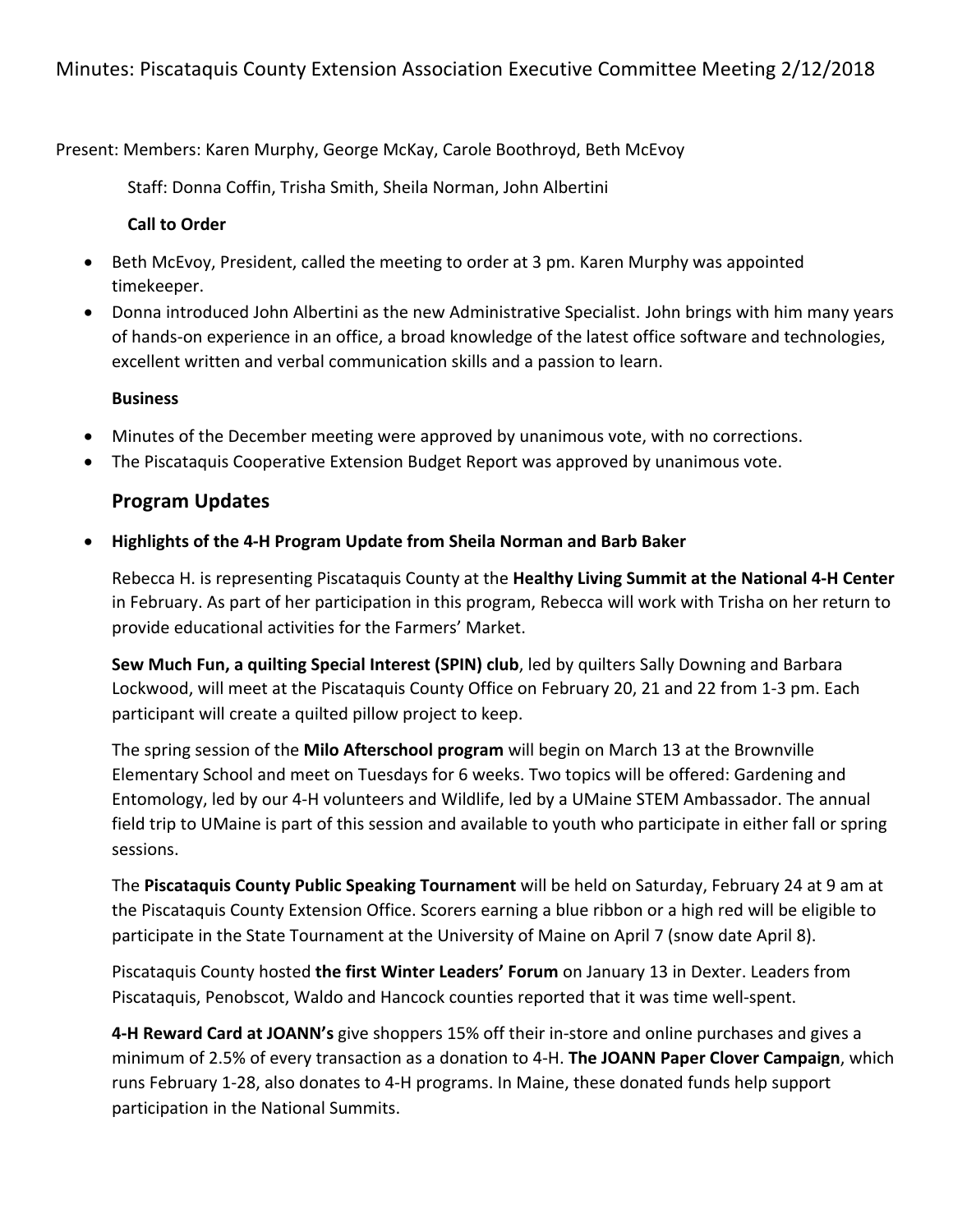### **Home Horticulture Report from Trisha Smith**

Trisha thanks Erin Callaway and Piscataquis Regional Food Center for sponsoring her registration at the **Community Food Systems Symposium and the Maine Foods to Institution Summit**. Trisha also attended **the Maine Federation of Farmers' Markets' Annual Convention** and will go to the **Community Forum for Food Security** on March 3. Trisha's participation in these panels promotes our pilot program, the Piscataquis Passport Project.

Changes to the **2018 Passport Program** include a simplified sign-up form for youth over 8 years old, which is expected to increase the participation numbers in this age group. The free summer meals program at Sedomocha, for all children under 18 years of age, funded by USDA, will be adding breakfast meals this summer. A potential future expansion of the program may include a Passport for Seniors which would emphasize opportunities for inexpensive or free meals and activities for seniors.

The **Worm Bin Boot Camp** with Jock Robie was fabulously successful and resulted in 10 new worm bins out in the community. A second session has been offered and is already full. Both classes are invited to a worm bin harvest on May 3. Jock offered the Cooperative Extension a harvest kit to keep in the office for the cost of materials (\$40).

Trisha's activities with **the school garden** will begin in March. She is also exploring the idea of gardens for folks with limited mobility at The Commons at Central Hall with Tara Smith and a possible demonstration garden at the Piscataquis Regional Food Center with Erin Callaway.

### **Piscataquis Activities from Donna Coffin**

Donna reports 16 **one-to-one contacts** in December-February, including questions on: value added producer grant, One Tomato Project, farm enterprise options, taking the pesticide test, direct marketing, small ruminant health, farm labor management, senior farm share income level.

**Past events** that Donna attended included staffing the UMaine extension booth at the **Harvest Festival** at the Cross Center in Bangor, where hundreds signed up for a chance to win one of three books. Donna sent follow-up emails to folks interested in gardening and farming. Donna also attended the **Maine Agricultural Trades Show** at the Augusta Civic Center, January 9-11, 2018. The Recipe to Market: Is it for ME? event planned for December 14 was not held because not enough people signedup.

Upcoming Programs/Meetings include Is Farming for ME? March 26 from 6:30-8:30 at the Piscataquis Extension Office in Dover-Foxcroft with Adult Ed. Committee members will hang posters for the event. **Keeping Small Ruminants Healthy** featuring Dr. Catarina Ruksznis DVM and Dr. Karen Murphy DVM is on Saturday, April 14 from 1-4 pm. Adults and accompanied youth are invited to attend this free program. Location TBA.

Plans for **One Tomato<sup>TM</sup>** included discussion of how to increase participation, suggestions for events and organizations that can promote the program and type of cultivars and number of plants needed. Richard Neal will be asked to provide 400 seedlings and a golden paste tomato will be added this year.